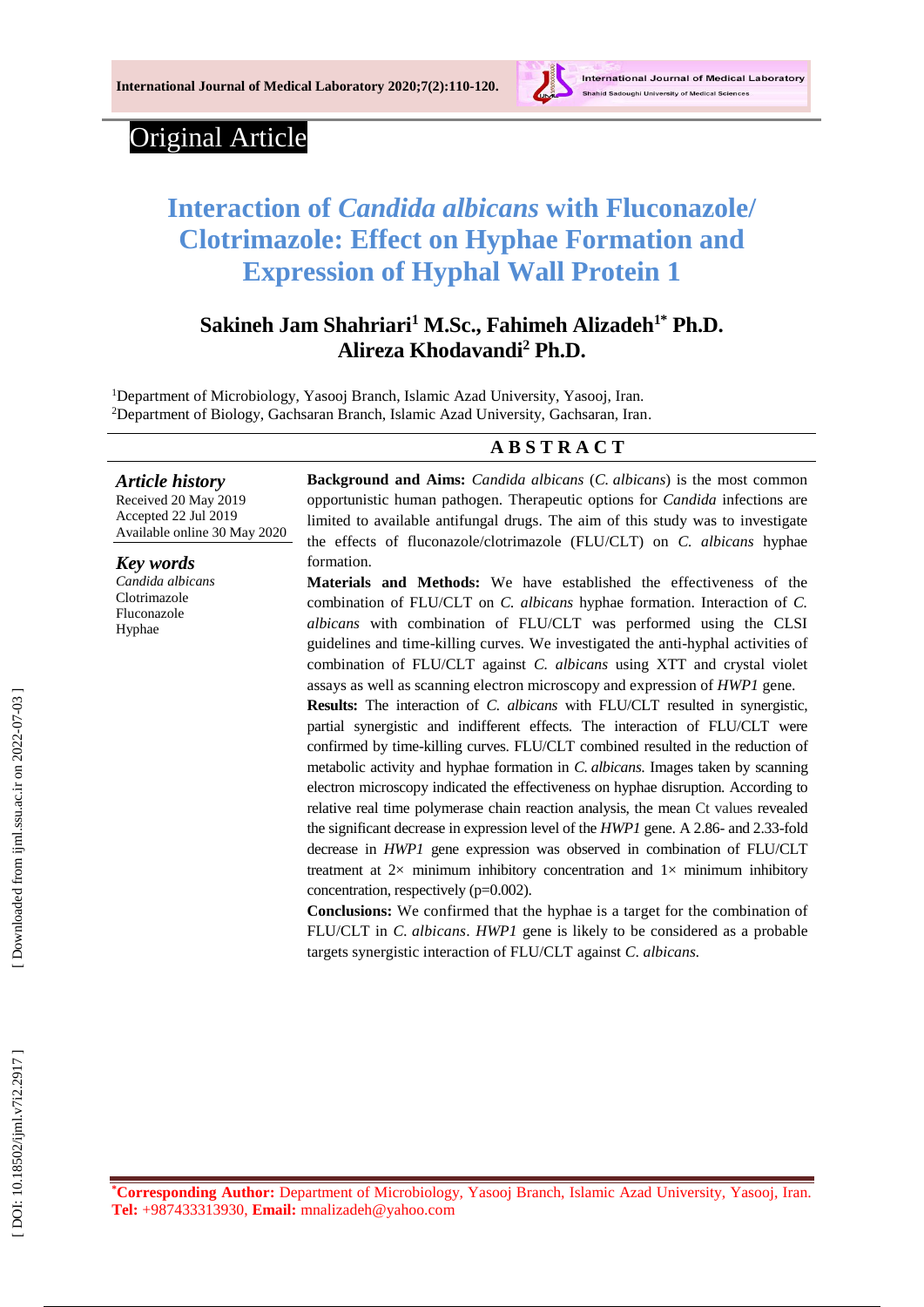## **Introduction**

*Candida albicans* (C. *albicans*) is a pleomorphic fungus that commonly exists as a normal resident microbiota of the human body. Nevertheless, this interaction between the host and microbe is not always benign, and as a pathogen, *C. albicans* is responsible for a wide range of infections from mucosal to invasive systemic candidiasis. However, pathogenesis of *C. albicans* is facilitated by environmental conditions [ 1 -5]. Colonization of *C. albicans* occurs as a result of adherence to host epithelial cells [4, 6]. The adhesion of *C. albicans* to epithelial cells is a complex process and involve several different factors. Following adhesion of *C. albicans* to the cell surface, hyphae growing out of the yeast are thought to play a major role in the pathogenesis of the *C. albicans* and the infection progresses. There are a range of adhesins that bear the potential to interact with host epithelial cell receptors. One of the most studied adhesins to date is the hyphal wall protein 1 (HWP1). HWP1, which its N -terminal domain mimicing human epithelial cell transglutaminase substrates, is required for mucosal pathogenicity [2, 3, 7, 8]. *HWP1* is strongly induced during hyphae growing out of the yeast. The transcriptional activators and repressors coordinately regulate *HWP1* expression in *C. albicans* that control morphology [9, 10].

Much as considerable progress around antifungal s has made adequate treatment of candidiasis, the available studies have demonstrated unacceptably high mortality associated with invasive systemic candidiasis

[11-13]. For the treatment of candidiasis azole, antifungal agents are recommended. All of the azole antifungals inhibit the function of cytochrome P<sup>450</sup> system to some degree of specificity [14]. The rapid emergence of azole drug -resistant of *C. albicans* has been reported [15, 16]. There are numerous evidence s for effective combinations of antifungal agents [17, 18]. Mendling et al., revealed that combination of fluconazole (FLU) and clotrimazole (CLT) with the sequential dose of FLU is effective for the treatment of recurrent *Candida* vaginitis [19]. In the present study, we investigated the effect of combination of FLU/CLT on *C. albicans* hyphae formation. We have used gene expression profiling of hypha -specific gene (*HWP1)* to investigate the transcriptional responses of *C. albicans* hyphae exposed to combination of FLU/CLT at concentrations based on minimum inhibitory concentration (MIC).

## **Materials and Methods**

### *C. albicans* **and chemicals**

*C. albicans* ATCC 14053 reference strain was purchased from Iranian Research Organization for Science and Technology. Ten clinical isolates were obtained during recurrent vulvovaginal candidiasis infection (defined as 3 or more per year) in patients who had previously used FLU and CLT in the past 5 years. Frozen glycerol stock of the isolates were regularly revived on Sabouraud Dextrose Agar (SDA, Merck Research Laboratories, Darmstadt, Germany ) . Roswell Park Memorial Institute (RPMI) -1640 medium with L -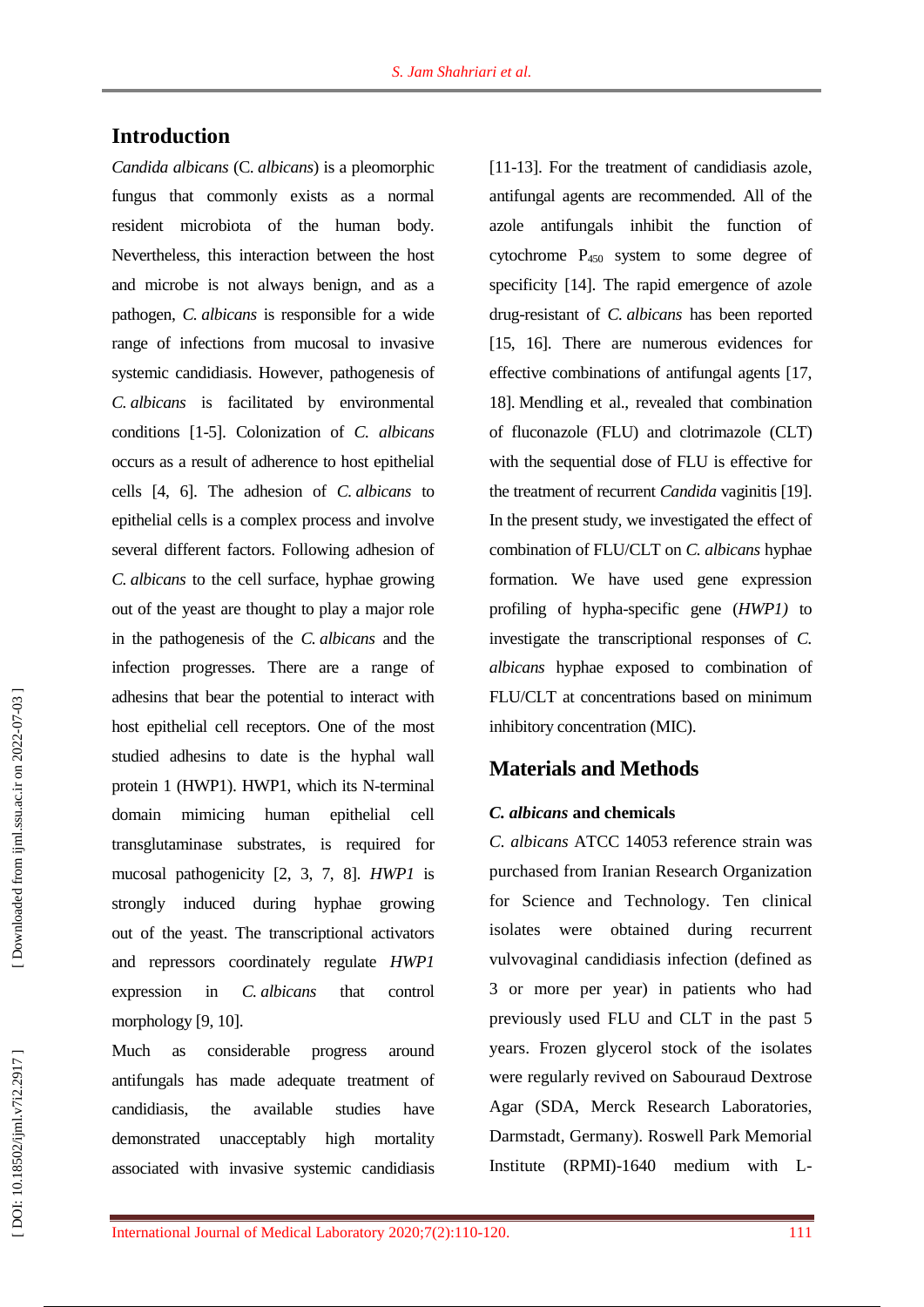glutamine without sodium bicarbonate (Sigma - Aldrich Co. St. Louis, MO, USA) was buffered with 0.165 M morpholine propanesulfonic acid (MOPS, Sigma -Aldrich) to a pH of 7. Stock solutions of FLU (Sigma - Aldrich) and CLT (Sigma -Aldrich) were prepared in dimethyl sulfoxide (DMSO, Sigma -Aldrich) according to recommendations provided by the Clinical and Laboratory Standards Institute (CLSI) M27 -A3 guidelines and stored at -20°C until use. The FLU and CLT were mixed in 1:1 ratio [20, 21].

#### **Susceptibility testing**

Antifungal activity of FLU and CLT alone and in combination against planktonic cells of clinical isolates of *C. albicans* was tested by broth microdilution method using CLSI M27 -A3 guidelines. Serially double diluted concentrations of FLU range 0.0312 – 64 μg/ml and CLT range 0.0313 -16 μg/ml alone and in combination were prepare d in RPMI -1640 medium. One hundred μl of each dilution was dispensed into the well of a presterilized, U -bottomed 96 -well polystyrene microtiter plate in the presence of 100 μl of the *C. albicans* planktonic cell suspensions of final density  $5 \times 10^2$ -  $2.5 \times 10^3$  cells/ml. RPMI-1640 medium containing 5% DMSO was included in control wells. Thereafter microtiter plates were kept at  $4^{\circ}$  C for 2 h and incubated at 35 ◦ C for 24 h *.* After incubation, growth of cells was measured by Stat Fax 303 Reader (Awareness Technology, Inc., USA ) at a wavelength of 530 nm. Totally, 90% and 50% inhibitory concentrations were taken as the relative MIC values [20, 21].

#### **Interaction of fluconazole/clotrimazole**

The interaction between FLU and CLT was determined on the basis of the fractional inhibitory concentration (FIC) index. The FIC index was defined as follows: [(MIC of drug A in combination/MIC of drug A alone)] + [(MIC of drug B in combination/MIC of drug B alone)]. The interaction was defined as synergistic if the FIC index was  $\leq 0.5$ , partial synergy when the FIC  $> 0.5$  but  $< 1.0$ , additive if the FIC  $= 1.0$ , indifferent when the FIC index  $> 1.0$  but  $< 4.0$ , and antagonistic if the  $FIC \geq 4.0$  [22].

#### **Time -killing test**

In order to further confirm the effect of FLU and CLT alone and in combination, *C. albicans* ATCC 14053 and CI - 5 - isolate were used to determine the time -killing curves. Initial inoculum at a density of  $1\times10^6$ cells/ml were treated with different concentrations  $(2\times MIC$  and  $1\times MIC$ ) of FLU and CLT alone and in combination . The number of viable cells was determined by colony counting at 0, 2, 4, 6, 8, 10, 12, 24, and 48 h after exposure to antifungal agents at 35 ˚C. The interaction between FLU and CLT tested by time -kill methods (at 24 to 48 h) were determined as follows: synergy,  $\geq 2$  $log_{10}$  decrease in CFU/ml compared to the most active agent; additive effect  $\langle 2 \text{ but } \rangle$ 1  $log_{10}$  decrease in CFU/ml compared to the most active agent; indifference,  $\langle 2 \text{ but } \rangle$ 1 log<sup>10</sup> increase in CFU/ml compared to the least active agent; and [antagonism,](https://www.omicsonline.org/searchresult.php?keyword=Antagonism)  $a \geq 2 \log_{10}$ increase in CFU/ml compare to the least active agent [23, 24].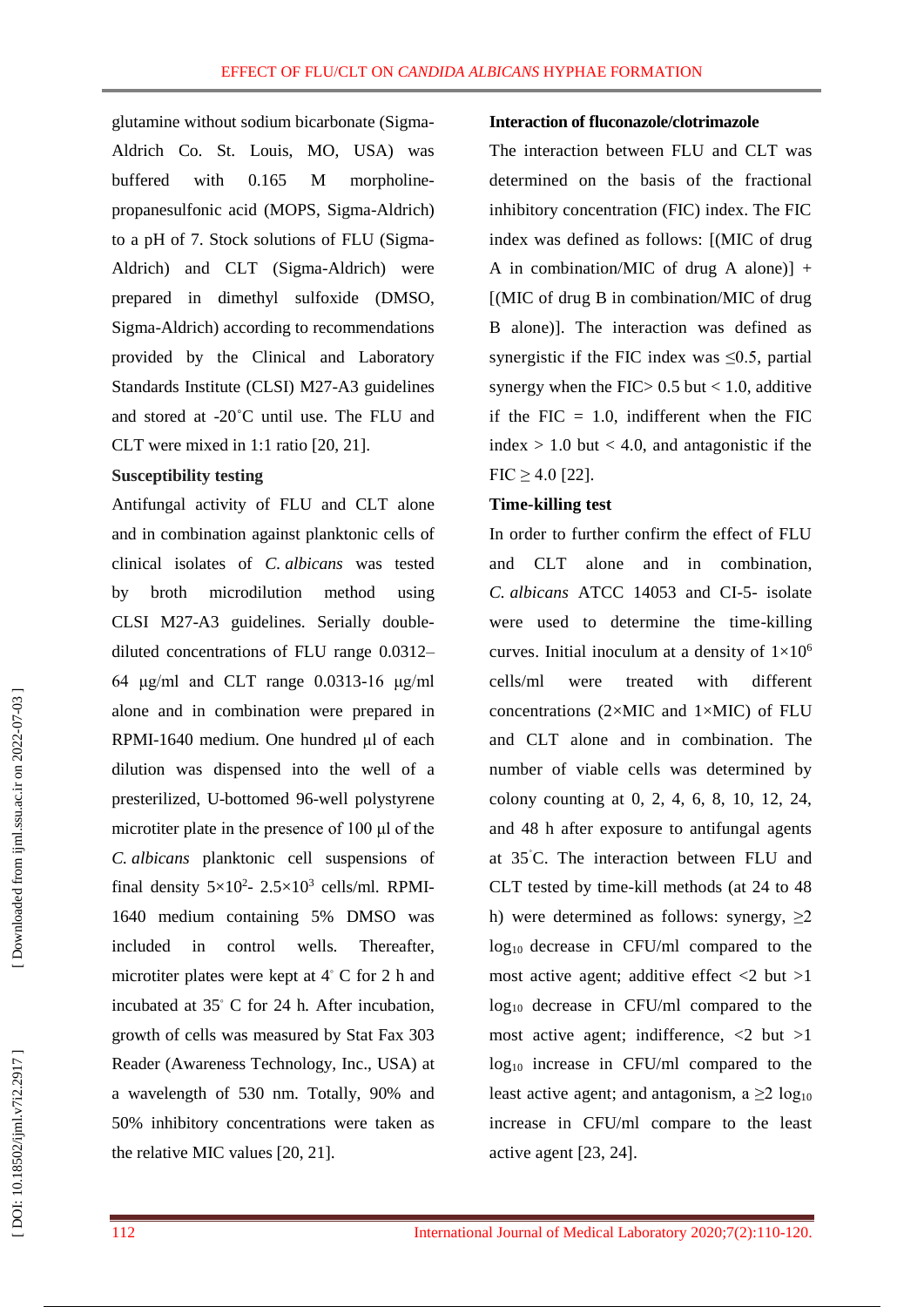# **Combination of fluconazole/clotrimazole on**  *C. albicans* **hyphae**

The hyphae formation assay was performed in U-bottomed 96-well polystyrene microtiter plate as described previously [25]. Briefly, 100 μl of the *C. albicans* ATCC 14053 cell suspension  $(1\times10^6 \text{ cells/ml})$  was dispensed into the wells of microtiter plates. Different concentrations  $(2\times MIC, 1\times MIC, 1/2\times MIC, and 1/4\times MIC)$  of FLU and CLT alone and in combination were added (100 μl per well) to each well and incubated at 35 ◦C for 90 min without agitation. The microtiter plate was incubated at 35 ◦C for 16 h with gentle shaking . The metabolic activity of the *C. albicans*  hyphae was determined quantitatively using colorimetric XTT [2,3-bis (2-methoxy-4-nitro-5 sulfophenyl)-5-[(phenylamino) carbonyl 2-[ H -tetrazolium hydroxide] reduction and crystal violet assays.

#### **XTT reduction assay of** *C. albicans* **hyphae**

At the end of appropriate incubation, the supernatant was aspirated from the wells and washed 3 -times with sterile phosphate -buffered saline. The *C. albicans* cell viability was determined using colorimetric XTT reduction assay [25]. Sterilized XTT/menadione (Sigma -Aldrich) solution transferred to each well containing prewashed hypha and incubated in the dark at 37 ◦C for 5 h *.* After the incubation, colorimetric change in the XTT reduction was measured in a microtiter microplate reader at 490 nm.

#### **Crystal violet assay of** *C. albicans* **hyphae**

The prewashed *C. albicans* hyphae was fixed with methanol and air dried. Then, *C. albicans* hyphae was stained with crystal violet solution *(*Sigma -Aldrich) for 20 min. Hundred μl of acetic acid 33% (Sigma-Aldrich) was distributed into the wells containing prewashed hyphae. The optical density was measured at 590 nm with Stat Fax 303 Reader (Awareness Technology)  $[25-27]$ .

# **Scanning electron microscopy of**  *C. albicans* **hyphae**

Standard cell suspension of *C. albicans* was diluted  $(1 \times 10^6 \text{ cells/ml})$  in RPMI-1640 medium supplemented with combination of FLU/CLT at MIC concentration on Thermanox<sup>TM</sup> plastic coverslips (Nunc, Denmark) in 6 -well cell culture plates (Nunc). The cell culture plates were incubated at 35 ◦C for 90 min (without agitation) and incubated again at 35 ◦ C for 16 h with gentle shaking. Thereafter, the prewashed hyphae was fixed in 2% (v/v) glutaraldehyde in phosphate -buffered saline (PH 7.2). Samples were washed with sodium cacodylate buffer and placed in 1% osmium tetroxide for 2 h at  $4^{\circ}$  C.

Samples were subsequently washed with sodium cacodylate buffer, dehydrated in a series of ascending ethanol solutions, put into critical point dryer and then stuck onto the stub. The specimens were coated with gold and viewed with a Philips XL30 (ESEM, UK) scanning electron microscope [25] .

# **qRT -PCR analysis of** *C. albicans* **hypha specific gen e**

*C. albicans* hyphae was performed in the presence of standard cell suspension of *C. albicans* and different concentrations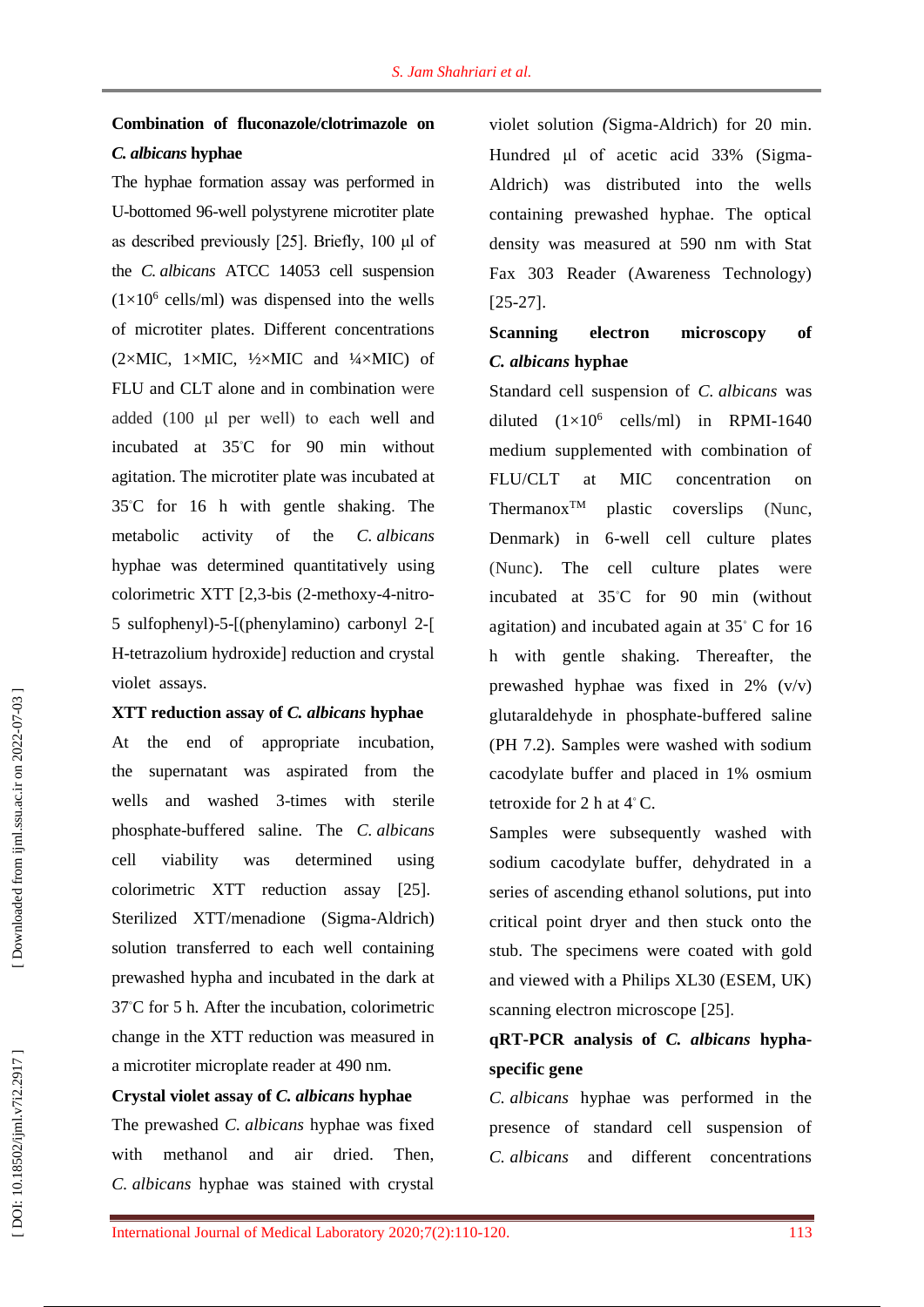$(2\times$ MIC and  $1\times$ MIC) of FLU and CLT alone and in combination in 6 -well cell culture plates (Nunc).

Total RNA was extracted from *C. albicans* hyphae using RNeasy Mini Kit (Qiagen, Hilden, Germany) and 0.5 µg of total RNA was reverse transcribed with Moloney - Murine Leukemia Virus (MMLV) reverse transcriptase and random hexamers (Fermentas, USA). Resultant cDNAs were amplified by real time polymerase chain reaction (RT -PCR) using hypha specific and housekeeping internal control beta -actin gene primers (Table 1). Real time PCR reactions were run with ™SYBR Green qPCR Master Mix (Fermentas, USA) on Bio-Rad MiniOpticon<sup>TM</sup> system (USA). Relative expression was quantified by the Pfaffl method [23, 25].

The Research Ethics Committees of our institute (Ethical code 1213469) approved the study. The study protocol conformed to the ethical guidelines of the 2013 Declaration of Helsinki. Informed consent was obtained from patients.

#### **Statistical analysis**

Data were expressed as mean values of the biological replicates± deviations. One -way analysis of variance was applied to test the differences between treated and control groups. Tukey's HSD test was performed for a multiple comparison and statistical significance was tested at the p<0.05 levels. Statistical analyses were performed using the software SPSS 21.0 for windows (SPSS Inc. Chicago, IL, USA).

#### **Results**

Table 2 illustrates the susceptibility of clinical isolates of *C. albicans* and reference strains of *C. albicans* ATCC 14053 to FLU alone and in combination with CLT. The isolates were considered resistant at the MIC value  $\geq$ 8.0 μg/ml for fluconazole, and  $\geq 1.0$  μg/ml for CLT as established by the CLSI M27 -A3. As presented in table 2, all clinical isolates of *C. albicans* were resistant to FLU (MIC range 12.30 -18.90 μg/ml), and CLT (MIC range 1.25 -2.50 μg/ml).

The combined effects of the FLU and CLT against clinical isolates of *C. albicans* and reference strains of *C. albicans* ATCC 14053 are shown in table 3. A comparison between these values showed that the combination of FLU and CLT can be decreased from its MIC value of FLU and CLT by 6.79- to 61.50-fold and 1.04to 6.25 -fold, respectively. FLU showed synergistic (70%), partial synergistic (20%) and indifferent (10%) interaction with CLT against clinical isolates of *C. albicans* .The synergism of FLU/CLT against *C. albicans* ATCC 14053 and CI -5 isolate were confirmed by time -killing curves [\(Fig.](http://aac.asm.org/content/60/10/6179.full#F2) 1). The combination of FLU/CLT at 2 ×MIC and 1 ×MIC concentrations against *C. albicans* ATCC 14053 revealed a 4.06, 4.10, 3.16 and 3.60 log<sup>10</sup> CFU /ml decrease compared with FLU alone at 24 and 48 h, respectively. The results indicated that FLU and CLT action alone have little antifungal effect throughout 48 h in CI - 5 - isolate of *C. albicans*, but the combination yielded  $2 \times$  MIC and  $1 \times$  MIC a 6.03, 4.80, 7.02 and 5.95 log<sub>10</sub> CFU/ml decrease compared with fluconazole alone at 24 and 48 h, respectively.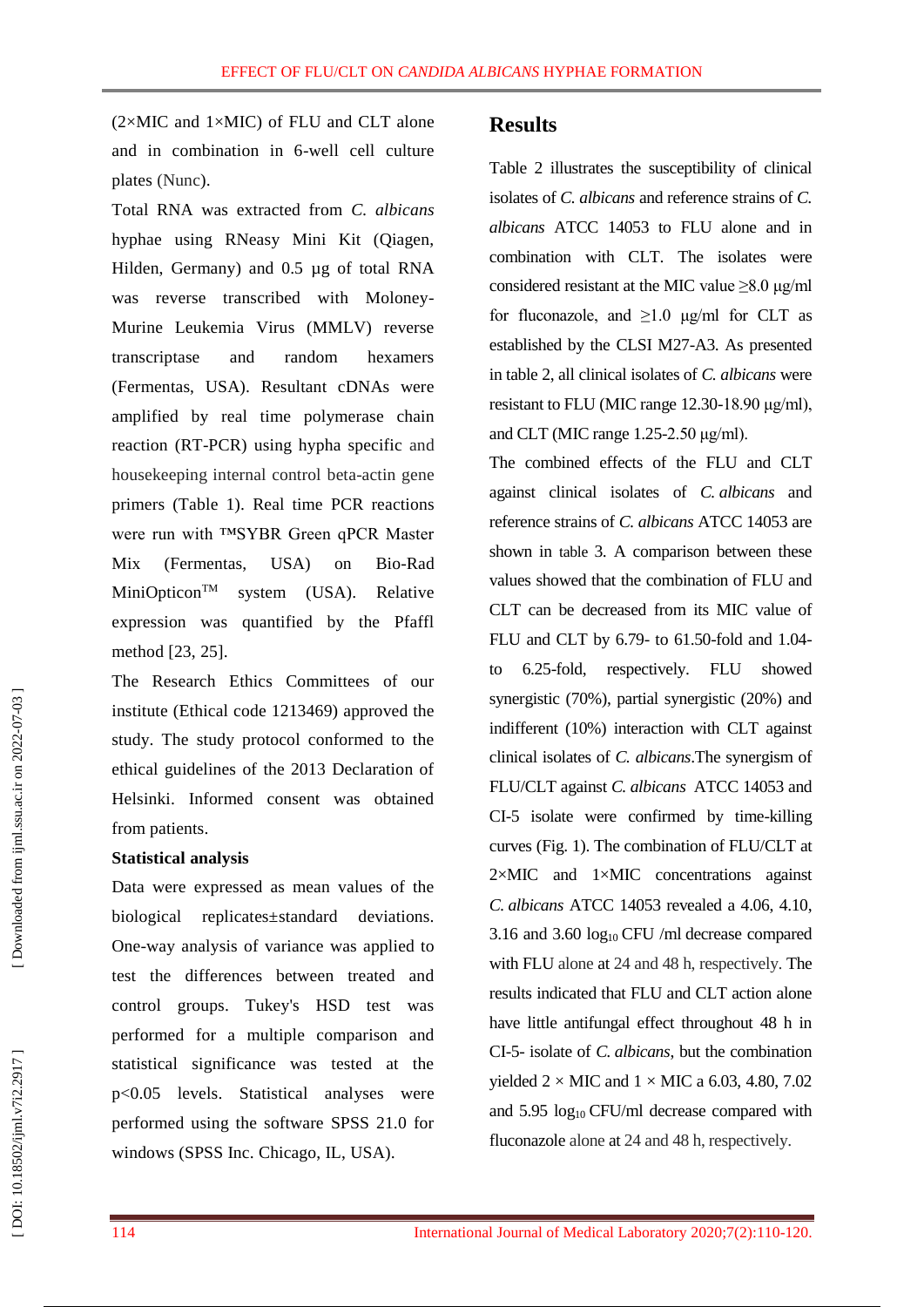| <b>Primer</b>     | <b>Orientation</b> | <b>Sequence</b>                | <b>Reference</b> |  |  |
|-------------------|--------------------|--------------------------------|------------------|--|--|
| HWP1              | Forward            | 5' TCAGTTCCACTCATGCAACCA 3'    | [28]             |  |  |
|                   | Reverse            | 5' AGCACCGAAAGTCAATCTCATGT 3'  |                  |  |  |
| <b>Beta-actin</b> | <b>Forward</b>     | 5' GAGTTGCTCCAGAAGAACATCCAG 3' | [29]             |  |  |
|                   | Reverse            | 5' TGAGTAACACCATCACCAGAATCC 3' |                  |  |  |

**Table** 1. Primers for analysis of hyphae specific gene by RT -PCR

**Table 2.** Susceptibility of clinical isolates of *C. albicans* in terms of MIC (μg/ml) to FLU and CLT

| Isolates/                | <b>FLU</b>        |                   | <b>CLT</b>        |                   |  |  |
|--------------------------|-------------------|-------------------|-------------------|-------------------|--|--|
| <b>Antifungal agents</b> | MIC <sub>90</sub> | MIC <sub>50</sub> | MIC <sub>90</sub> | MIC <sub>50</sub> |  |  |
| C. albicans ATCC         | $3.50+0.10$       | $0.40 + 0.02$     | $0.90+0.01$       | $0.45+0.20$       |  |  |
| <b>14053 (Control)</b>   |                   |                   |                   |                   |  |  |
| $CL-1$                   | $12.30 \pm 0.30$  | $6.70 \pm 0.02$   | $1.25 \pm 0.10$   | $0.50+0.10$       |  |  |
| $CI-2$                   | $16.30\pm0.01$    | $7.90+0.10$       | $2.50+0.05$       | $0.50 \pm 0.03$   |  |  |
| $CL-3$                   | $16.50 \pm 0.03$  | $8.80+0.10$       | $2.50+0.04$       | $0.50+0.01$       |  |  |
| $CI-4$                   | $15.50 \pm 0.05$  | $6.80+0.03$       | $2.50\pm0.06$     | $0.25 \pm 0.09$   |  |  |
| $CI-5$                   | $16.50 \pm 0.04$  | $3.70 \pm 0.03$   | $2.50+0.04$       | $0.25 \pm 0.02$   |  |  |
| CI- 6                    | $12.50 \pm 0.30$  | $3.90 \pm 0.04$   | $2.50+0.05$       | $0.50 \pm 0.09$   |  |  |
| CI- 7                    | $13.50 \pm 0.04$  | $6.60 \pm 0.10$   | $1.70 \pm 0.09$   | $0.25 \pm 0.08$   |  |  |
| $CI-8$                   | $13.50 \pm 0.05$  | $6.50\pm0.10$     | $1.50+0.02$       | $0.25 \pm 0.09$   |  |  |
| $CI-9$                   | $18.50 \pm 0.10$  | $6.60 \pm 0.09$   | $1.50 \pm 0.08$   | $0.25 \pm 0.02$   |  |  |
| $CI-10$                  | $18.90 \pm 0.02$  | $6.90 \pm 0.04$   | $1.50 \pm 0.04$   | $0.25 \pm 0.05$   |  |  |

CI= Clinical isolates of *C. albicans*

| Isolates/                | <b>FLU/CLT</b>    |                   |       |                   |                        |
|--------------------------|-------------------|-------------------|-------|-------------------|------------------------|
| <b>Antifungal agents</b> | MIC <sub>90</sub> | MIC <sub>50</sub> | FIG00 | FIG <sub>50</sub> | <b>Outcome</b>         |
| C. albicans ATCC         | $0.09 + 0.05$     | $0.05 \pm 0.01$   | 0.13  | 0.24              | Synergy                |
| <b>14053 (Control)</b>   |                   |                   |       |                   |                        |
| CI- 1                    | $0.20+0.01$       | $0.05 \pm 0.04$   | 0.18  | 0.11              | Synergy                |
| $CI-2$                   | $2.40+0.02$       | $0.90 + 0.05$     | 1.11  | 1.91              | Indifferent            |
| $CI-3$                   | $0.90 \pm 0.04$   | $0.06 \pm 0.04$   | 0.42  | 0.13              | Synergy                |
| $CI-4$                   | $0.90 + 0.05$     | $0.07+0.09$       | 0.42  | 0.29              | Synergy                |
| $CI-5$                   | $1.50+0.01$       | $0.19 \pm 0.05$   | 0.69  | 0.81              | Partial Synergy        |
| $CI-6$                   | $1.40+0.02$       | $0.25 + 0.01$     | 0.67  | 0.56              | <b>Partial Synergy</b> |
| $CI-7$                   | $0.50+0.01$       | $0.09 + 0.09$     | 0.33  | 0.37              | Synergy                |
| $CI-8$                   | $0.50 \pm 0.05$   | $0.09 + 0.02$     | 0.37  | 0.37              | Synergy                |
| $CI-9$                   | $0.50+0.01$       | $0.08 + 0.01$     | 0.36  | 0.33              | Synergy                |
| $CI-10$                  | $0.50+0.09$       | $0.07 \pm 0.00$   | 0.36  | 0.29              | Synergy                |

CI= Clinical isolates of *C. albicans*

Table 4 exhibits the significant results to reduce hyphae after treatment with antifungal agents using XTT and CV assays for FLU and CLT alone and in combination in all concentrations based on MIC ( p=0.001). XTT and CV assays for hyphae quantification also indicated *C. albicans* ATCC 14053 hyphae treated with combination of FLU and CLT being more significant than FLU and CLT alone ( p=0.001).

[DOI: 10.18502/ijml.v7i2.2917]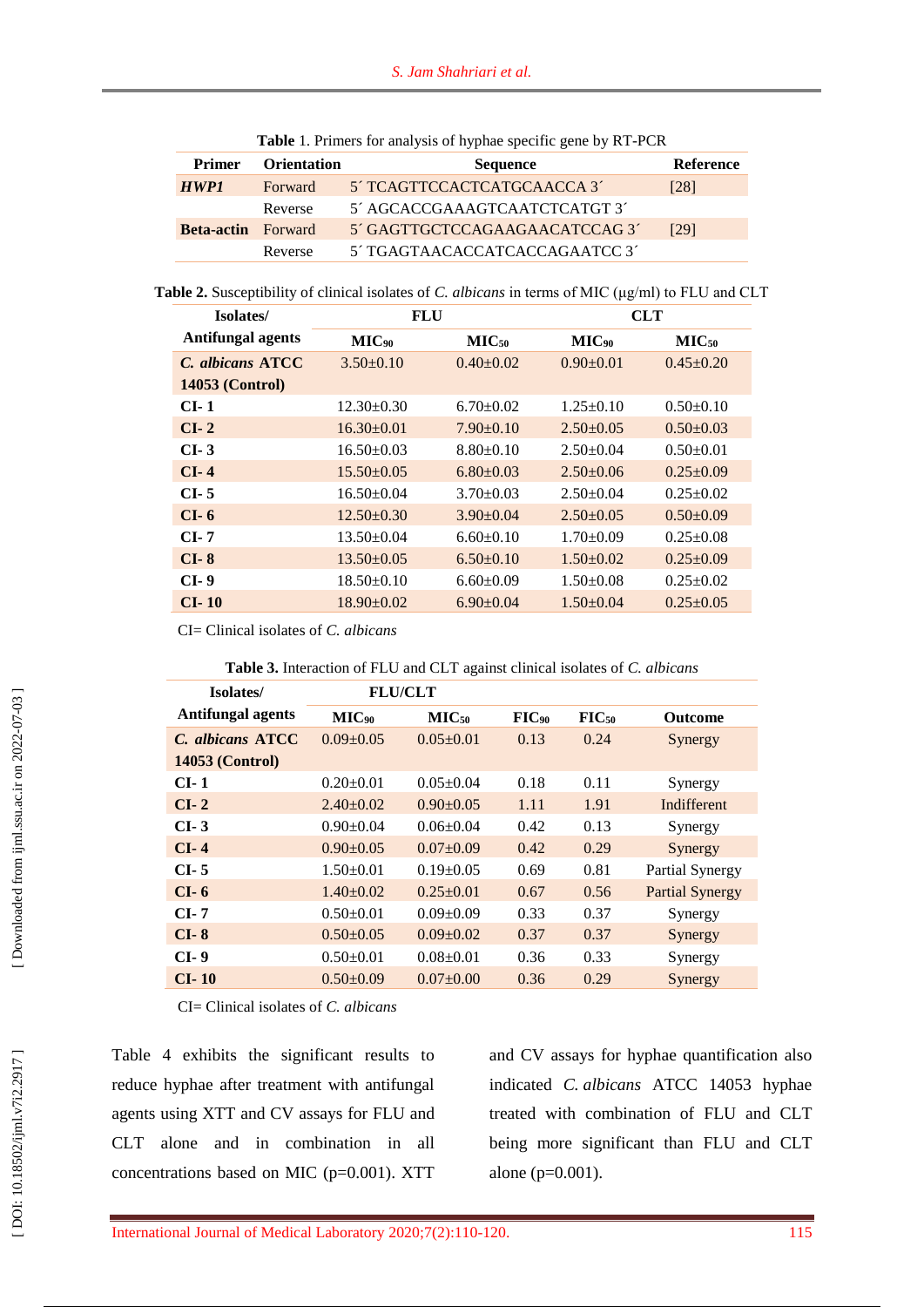| <b>Concentration</b><br>of antifungal | Means absorbance at 490 nm±SD using<br>XTT assay |                 |                 | Means absorbance at 590 nm $\pm$ SD using<br>CV assay |                 |                 |
|---------------------------------------|--------------------------------------------------|-----------------|-----------------|-------------------------------------------------------|-----------------|-----------------|
| agents                                | <b>FLU</b>                                       | CLT.            | <b>FLU/CLT</b>  | <b>FLU</b>                                            | <b>CLT</b>      | <b>FLU/CLT</b>  |
| $2 \times$ MIC                        | $0.13 \pm 0.01$                                  | $0.15 \pm 0.06$ | $0.10 \pm 0.03$ | $1.38 \pm 0.01$                                       | $1.44 \pm 0.08$ | $1.09 \pm 0.03$ |
| $1 \times$ MIC                        | $0.15 \pm 0.01$                                  | $0.18 \pm 0.02$ | $0.11 \pm 0.02$ | $1.44 \pm 0.04$                                       | $1.48 \pm 0.09$ | $1.11 \pm 0.05$ |
| $\frac{1}{2} \times$ MIC              | $0.16 \pm 0.02$                                  | $0.19 \pm 0.04$ | $0.12 \pm 0.02$ | $1.48 \pm 0.02$                                       | $1.49 \pm 0.07$ | $1.19 \pm 0.06$ |
| $\frac{1}{4} \times$ MIC              | $0.18 \pm 0.01$                                  | $0.21 \pm 0.01$ | $0.13 \pm 0.02$ | $1.55 \pm 0.04$                                       | $1.61 \pm 0.09$ | $1.22 \pm 0.05$ |
| <b>Untreated</b>                      | $0.43 \pm 0.02$                                  | $0.43 \pm 0.03$ | $0.43 \pm 0.04$ | $2.11 + 0.01$                                         | $2.11 + 0.01$   | $2.11 \pm 0.01$ |
| control                               |                                                  |                 |                 |                                                       |                 |                 |

**Table 4**. Results of XTT and CV assays against *C. albicans* ATCC 14053 hyphae treated with FLU and CLT alone and in combination in different concentrations based on MIC

The combination of FLU and CLT against *C. albicans* ATCC 14053 hyphae was visually verified by scanning electron microscopy (SEM) (Fig. 2). The growing hyphae was composed by yeast cells and hyphae form in untreated control group. The FLU and CLT combination -treated hyphae reduced in number and density of cells and also completely destroyed *C. albicans* hyphae .

In qRT -PCR, a variable Ct value of *HWP1* gene in *C. albicans* ATCC 14053 hyphae treated with FLU and CLT alone and in combination revealed their gene expression levels being affected by the treatments (Fig. 3). The mean Ct values revealed that the combination of FLU/CLT induces a significant decrease in expression level of the *HWP1* gene by 2.86- and 2.33-fold at  $2 \times$  MIC and 1 $\times$  MIC concentrations, respectively (p=0.002). Furthermore, the expression of *HWP1* gene in *C. albicans* ATCC 14053 hyphae treated with FLU and CLT FLU and CLT alone showed a variable level of expression compared to the untreated control.



**Fig. 1.** Time -killing curves of FLU and CLT alone and in combination against *C. albicans* ATCC 14053 and CI -5 isolate at 0, 2, 4, 6, 8, 10, 12, 24, and 48 h. Data is represented as mean ±SD.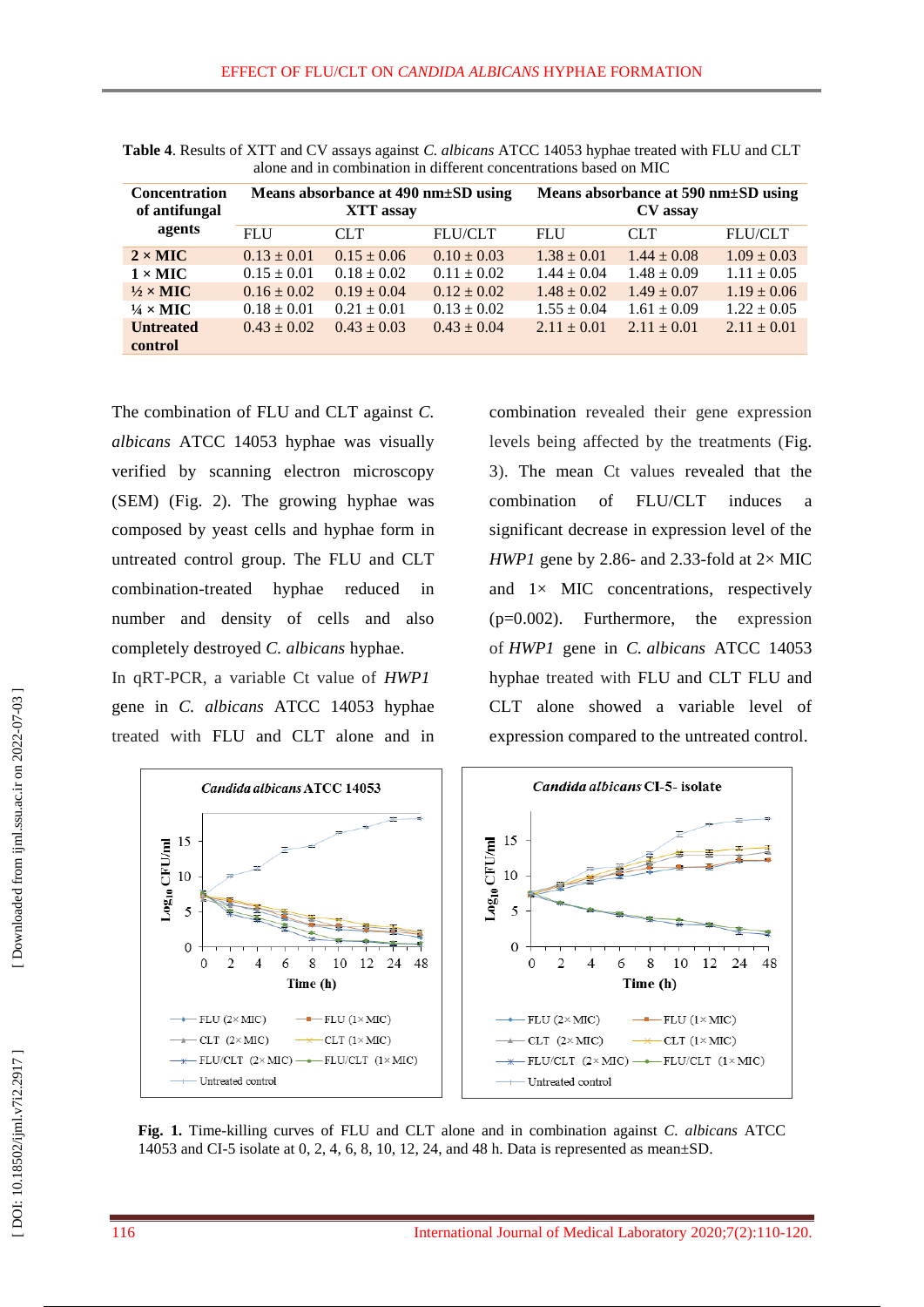

**Fig. 2.** Scanning electron microscopy of *C. albicans* ATCC 14053 hyphae. (A) Untreated control , the morphology is composed of yeast cells and hyphae form. (B) Treated with combination of FLU and CLT at MIC concentration, complete destruction of hyphae form and reduced yeast cells were observed. Magnification 1250×.



**Fig 3.** Whisker box plots of *HWP1* gene expression at different concentrations of FLU and CLT alone and in combination based on MIC in *C. albicans* ATCC 14053 hyphae. The boxes represent the mean Ct values and the line inside the box represents median values. The bars across the boxes show locations of the minimum and maximum Ct values. Whiskers in the plot represent 95% confidence intervals. Data represent mean values $\pm$ SD.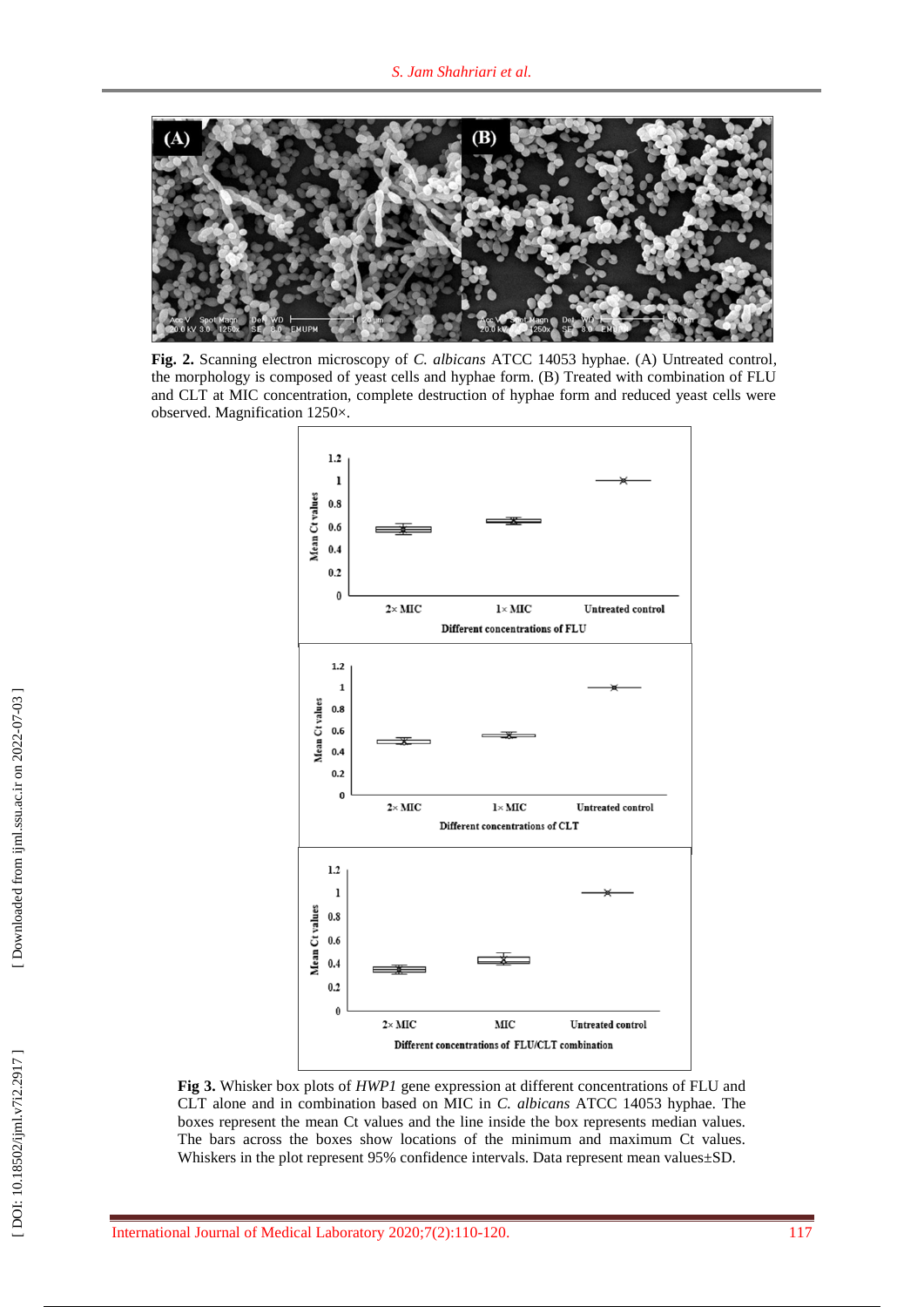## **Discussion**

Therapeutic strategies for fungal infections are limited by the small number of available antifungal drugs so that there is a need for efficient methods to identify novel drug targets and develop effective drug combinations [23, 30]. The switch between yeast and hyphae is a major role in the pathogenesis of *C. albicans* that could serve as target for treatment of infections. Several studies have proven useful in achieving that goal [23, 30 -32]. In the current report, we demonstrate the combination of FLU/CLT on *C. albicans* and uncover their effective combinations on hyphae formation.

A synergistic effect was observed when FLU combined with CLT in clinical isolates proved resistant to FLU and CLT. FLU and CLT alone and in combination inhibited hyphal formation; they inhibited cell proliferation at higher concentrations. Combination of FLU/CLT is an extensively investigated drug combination that was shown to inhibit *Candida* cells [19, 33]. In an attempt to investigate the effectiveness combination of FLU/CLT on *C. albicans* hyphae, the growing hyphae was verified by XTT and CV assays and SEM. The combination of FLU and CLT destroyed hyphae and yeast form, suggesting their effective combinations on hyphae formation. We then analysed the expression level of hyphae specific gene in the *C. albicans* hyphae. Of three treatments, combination of FLU/CLT decrease d and more variable expression of hyphae specific gene; in addition, FLU and CLT alone demonstrated

a variable level of expression thus suggesting a change in the expression of *HWP1* gene involved in hyphae formation and pathogenesis. We confirmed that hyphae is a target of the combination of FLU/CLT by showing inhibition of cell proliferation and hyphae formation and molecular analysis of hyphae specific gene in *C. albicans* .

Microbial analysis has already indicated that azole antifungal drugs are effective on *C. albicans* hyphae formation [23, 31, 34, 35]. Likewise, a role for HWP1 in *C. albicans* hyphal growth had been demonstrated by adhesins to host epithelial cell receptors [2, 3, 7, 8]. Our study provides further support for this interaction by linking pharmacological inhibition of hyphae formation. The inhibition of hyphae formation was accompanied by a reduction in hyphae specific gene expression. Khodavandi et al . exhibited that combination of FLU/ amphotericin B reduced yeast -hyphal transition and biomass and metabolic activity of the hypha in *C* . *albicans* [23]. Wakabayashi et al . demonstrated that triazole antifungal agents combined with triazoles lactoferrin related compounds inhibit the growth of hyphae, an important form of pathogenesis in azole -resistant *C. albicans* strains [30]. The synergistic antifungal effect of licofelone in combination with fluconazole against *C. albicans* strongly reduced hyphal formation. The expression of RAS/cAMP/PKA pathway related genes (*RAS1*, *CYR1*, *TPK2*), and biofilm formation related genes including biofilm and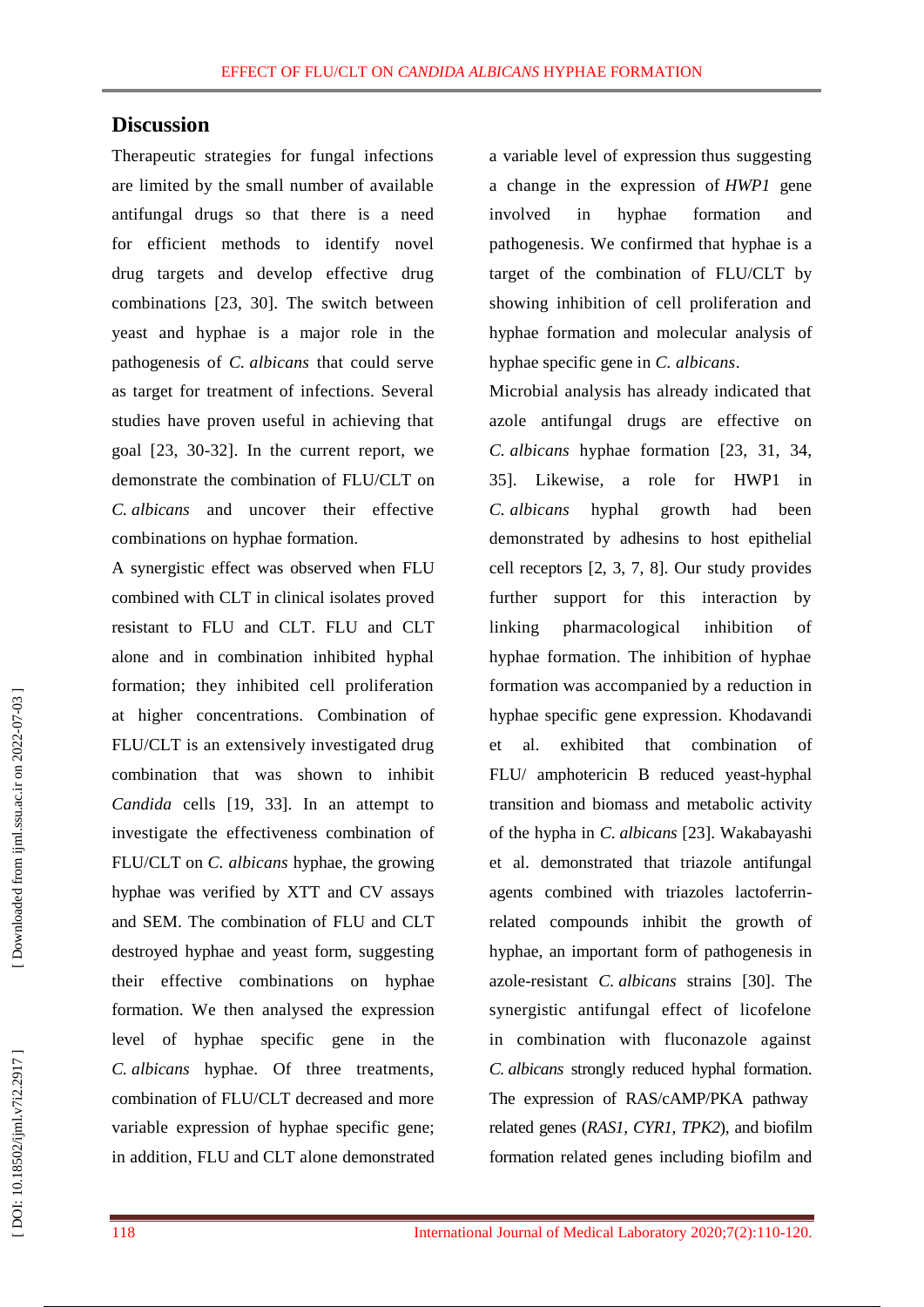cell wall regulator 1 (*BCR1)* , *HWP1* , agglutinin sequence  $(ALS)$  1 and *ALS3* genes were down -regulated with the presence of licofelone combined with fluconazole [31]. FLU in combination with CLT revealed significant synergistic effects against *C. tropicalis* with FIC indices ranging from 0.011 to 0.43 *.* In addition, the combination of FLU with CLT could trigger a down -regulation of *C. tropicalis* agglutinin like sequence (*ALS1* and *ALS3*), lipase (*LIP1* and *LIP4*), and secreted aspartyl protease (*SAP2* and *SAP4*) genes, respectively [36].

## **Conclusion**

Our intention in assaying the effectiveness combination of FLU/CLT on *C. albicans* was to investigate the hyphae formation and transcriptional responses. Our results suggest that the *HWP1* might constitute useful targets for the combination of FLU and CLT. This raises the prospect of identifying molecular mechanisms of combination of FLU/CLT as potential inhibitors of *C. albicans* virulence. However, this study demonstrated that the antifungal effect of FLU in combination with CLT could be critical in developing therapeutic strategies against *C. albicans* .

#### **Conflict of interest**

The authors declared no conflict of interest.

#### **Acknowledgement**

This research was supported by Islamic Azad University of Yasooj, Yasooj, Iran.

## **References**

- [1]. Whittington A, Gow NAR, Hube B. From commensal to pathogen: Candida albicans. In: Kurzai O, editor. Human fungal pathogens. The mycota XII. Berlin: Springer -Verlag; 2014. pp. 3 - 18.
- [ 2]. Moyes DL, Richardson JP, Naglik JR. Candida albicans -epithelial interactions and pathogenicity mechanisms: scratching the surface . Virulence 2015; 6(4): 338 -46.
- [ 3]. da Silva Dantas A, Lee KK, Raziunaite I, Schaefer K, Wagener J, Yadav B1 Gow NA. Cell biology of Candida albicans -host interactions . Curr Opin Microbiol. 2016; 34(2): 111-18.
- [ 4]. Jabra -Rizk MA, Kong EF, Tsui C, Nguyen MH, Clancy CJ, Fidel PL, et al. Candida albicans pathogenesis: fitting within the host -microbe damage response framework . Infect Immun . 2016; 84(10): 2724 - 739.
- [ 5]. Sharifynia S, Badali H, Sharifi Sorkherizi M, Shidfar MR, Hadian A, Shahrokhi S, et al. In vitro antifungal susceptibility profiles of Candida albicans complex isolated from patients with respiratory infections . Acta Med Iran . 2016; 54(6): 376 -81 .
- [ 6]. Achkar JM, Fries BC. Candida infections of the genitourinary tract. Clin Microbiol Rev . 2010; 23(2): 253 -73 .
- [ 7]. Klis FM, Sosinska GJ, de Groot PWJ, Brul S. Covalently linked cell wall proteins of Candida albicans and their role in fitness and virulence. Fem s Yeast Res . 2009; 9(7): 1013 -1028.
- [ 8]. Desai JV. Candida albicans hyphae: from growth initiation to invasion . J Fungi (Basel). 2018; 4(1): 10.
- [ 9]. Sharkey LL, McNemar MD, Saporito Irwin SM, Sypherd PS, Fonzi WA. HWP1 functions in the morphological development of Candida albicans downstream of EFG1, TUP1, and RBF1. J Bacteriol . 1999; 181(17): 5273 -279.
- [10]. Staab JF, Bahn YS, Tai CH, Cook PF, Sundstrom P. Expression of transglutaminase substrate activity on Candida albicans germ tubes through a coiled, disulfide -bonded N -terminal domain of Hwp1 requires -terminal glycosylphosphatidylinositol modification . J Biol Chem . 2004; 279(39): 40737 -40747.
- [11]. Kaur H, Chakrabarti A. Strategies to reduce mortality in adult and neonatal candidemia in developing countries . J Fungi (Basel). 2017; 3(3 ): 41.
- [12]. Bongomin F, Gago S, Oladele RO, Denning DW. Global and multi -national prevalence of fungal diseases -estimate precision. J Fungi (Basel). 2017; 3(4): 57.